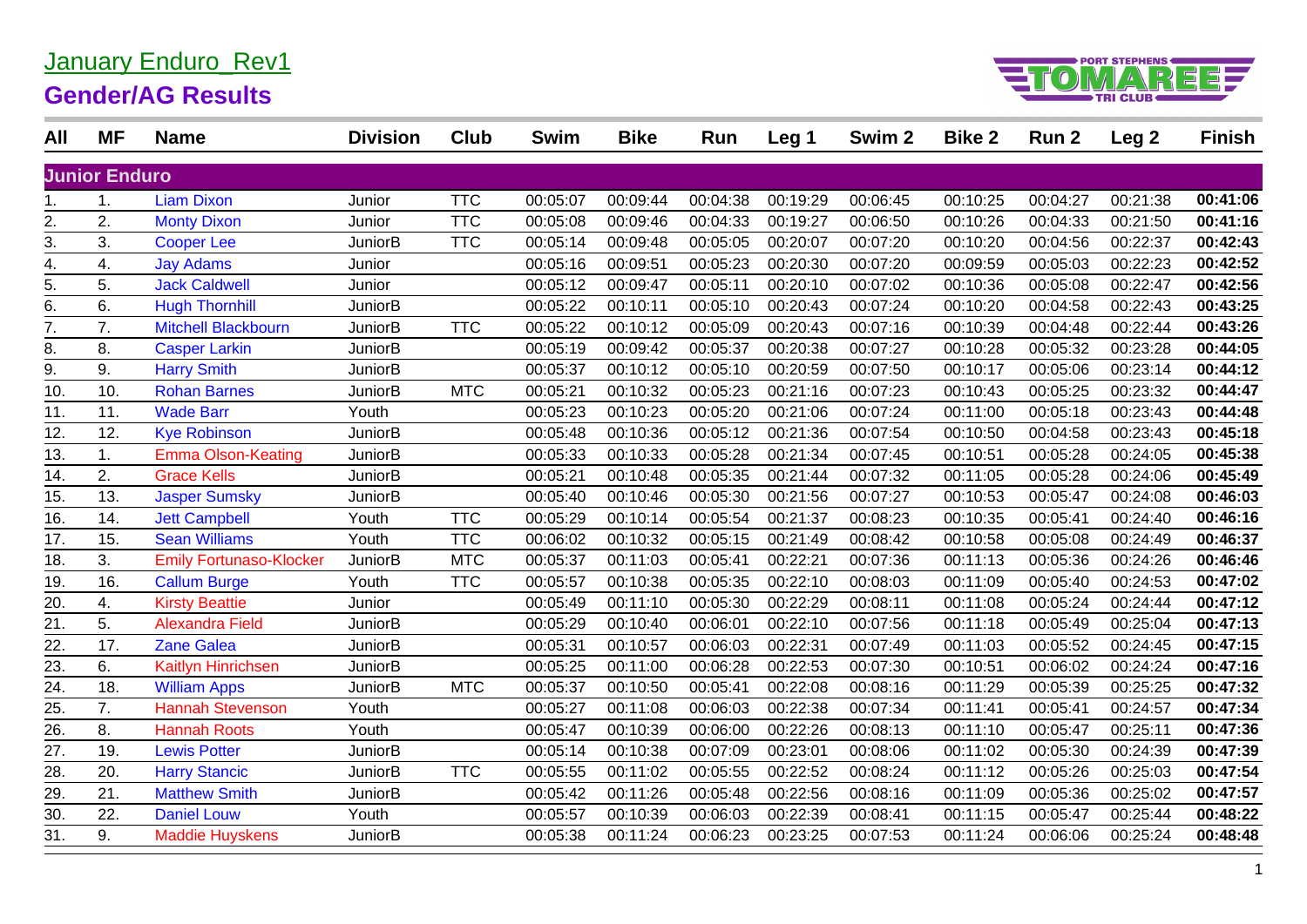# January Enduro\_Rev1



## **Gender/AG Results**

| All | <b>MF</b> | <b>Name</b>               | <b>Division</b> | Club       | <b>Swim</b> | <b>Bike</b> | Run      | Leg 1    | Swim <sub>2</sub> | <b>Bike 2</b> | Run 2    | Leg <sub>2</sub> | <b>Finish</b> |
|-----|-----------|---------------------------|-----------------|------------|-------------|-------------|----------|----------|-------------------|---------------|----------|------------------|---------------|
| 32. | 23.       | <b>Louis Cotter</b>       | Youth           | <b>TTC</b> | 00:05:53    | 00:10:39    | 00:06:21 | 00:22:53 | 00:08:16          | 00:11:22      | 00:06:23 | 00:26:02         | 00:48:54      |
| 33. | 24.       | <b>Ben Moloney</b>        | Youth           |            | 00:05:49    | 00:12:12    | 00:05:18 | 00:23:19 | 00:08:12          | 00:12:21      | 00:05:04 | 00:25:38         | 00:48:56      |
| 34. | 25.       | <b>Luke Hall</b>          | <b>JuniorB</b>  | <b>NTC</b> | 00:05:43    | 00:11:08    | 00:06:25 | 00:23:16 | 00:07:50          | 00:11:21      | 00:06:30 | 00:25:42         | 00:48:57      |
| 35. | 10.       | <b>Montana Doubell</b>    | Youth           |            | 00:05:53    | 00:11:36    | 00:05:54 | 00:23:23 | 00:08:07          | 00:11:36      | 00:05:52 | 00:25:36         | 00:48:58      |
| 36. | 26.       | <b>Liam Mernagh</b>       | <b>JuniorB</b>  |            | 00:06:15    | 00:11:35    | 00:05:48 | 00:23:38 | 00:08:46          | 00:11:16      | 00:05:28 | 00:25:31         | 00:49:08      |
| 37. | 27.       | <b>Harry Lindbom</b>      | Youth           |            | 00:05:49    | 00:11:40    | 00:06:08 | 00:23:37 | 00:08:38          | 00:11:20      | 00:05:46 | 00:25:45         | 00:49:21      |
| 38. | 28.       | <b>Angus Sampson</b>      | Youth           |            | 00:05:47    | 00:11:22    | 00:06:08 | 00:23:17 | 00:08:26          | 00:11:35      | 00:06:05 | 00:26:07         | 00:49:23      |
| 39. | 11.       | <b>Stella Norris</b>      | <b>JuniorB</b>  | <b>TTC</b> | 00:05:48    | 00:11:39    | 00:05:51 | 00:23:18 | 00:08:00          | 00:12:05      | 00:06:05 | 00:26:11         | 00:49:28      |
| 40. | 12.       | <b>Kailin Pople</b>       | <b>JuniorB</b>  |            | 00:05:58    | 00:11:34    | 00:05:54 | 00:23:26 | 00:08:35          | 00:11:45      | 00:05:43 | 00:26:04         | 00:49:29      |
| 41. | 13.       | <b>Morgan Charlton</b>    | Youth           |            | 00:06:07    | 00:11:38    | 00:05:50 | 00:23:35 | 00:08:28          | 00:11:31      | 00:06:03 | 00:26:03         | 00:49:37      |
| 42. | 29.       | <b>Adam Dickson</b>       | <b>JuniorB</b>  |            | 00:05:33    | 00:11:19    | 00:06:36 | 00:23:28 | 00:07:59          | 00:11:17      | 00:06:56 | 00:26:13         | 00:49:40      |
| 43. | 30.       | <b>Rhys Olson-Keating</b> | Youth           |            | 00:06:15    | 00:12:06    | 00:05:40 | 00:24:01 | 00:08:40          | 00:12:08      | 00:05:25 | 00:26:14         | 00:50:14      |
| 44. | 14.       | <b>Tara Wallis</b>        | <b>JuniorB</b>  | <b>TTC</b> | 00:06:03    | 00:11:53    | 00:06:07 | 00:24:03 | 00:08:24          | 00:11:59      | 00:06:02 | 00:26:26         | 00:50:28      |
| 45. | 31.       | <b>Mitchell Jeffery</b>   | <b>JuniorB</b>  | <b>MTC</b> | 00:06:51    | 00:11:24    | 00:06:12 | 00:24:27 | 00:09:30          | 00:11:35      | 00:05:41 | 00:26:47         | 00:51:13      |
| 46. | 15.       | <b>Alexis Bell</b>        | Youth           |            | 00:06:22    | 00:12:01    | 00:05:56 | 00:24:19 | 00:08:45          | 00:12:30      | 00:05:52 | 00:27:08         | 00:51:26      |
| 47. | 32.       | <b>Bodhi Jackson</b>      | Youth           |            | 00:06:26    | 00:12:29    | 00:05:55 | 00:24:50 | 00:08:50          | 00:12:36      | 00:05:49 | 00:27:16         | 00:52:05      |
| 48. | 33.       | <b>William Mason</b>      | Youth           |            | 00:06:45    | 00:11:46    | 00:06:26 | 00:24:57 | 00:09:03          | 00:12:10      | 00:05:55 | 00:27:09         | 00:52:05      |
| 49. | 16.       | <b>Sophie Martin</b>      | <b>JuniorB</b>  |            | 00:06:08    | 00:11:47    | 00:06:08 | 00:24:03 | 00:09:14          | 00:12:26      | 00:06:34 | 00:28:15         | 00:52:17      |
| 50. | 17.       | <b>Harriett Irving</b>    | <b>JuniorB</b>  |            | 00:06:26    | 00:11:40    | 00:06:27 | 00:24:33 | 00:09:14          | 00:12:12      | 00:06:19 | 00:27:46         | 00:52:18      |
| 51. | 18.       | <b>Skye Bell</b>          | Youth           |            | 00:06:34    | 00:11:52    | 00:06:08 | 00:24:34 | 00:09:16          | 00:12:30      | 00:06:02 | 00:27:49         | 00:52:22      |
| 52. | 19.       | <b>Emma McInnes</b>       | <b>JuniorB</b>  |            | 00:06:11    | 00:12:07    | 00:06:30 | 00:24:48 | 00:09:13          | 00:12:08      | 00:06:19 | 00:27:41         | 00:52:28      |
| 53. | 20.       | Kelera Sigabalavu         | Youth           | <b>TTC</b> | 00:06:39    | 00:11:50    | 00:06:31 | 00:25:00 | 00:09:10          | 00:12:04      | 00:06:34 | 00:27:49         | 00:52:48      |
| 54. | 21.       | <b>Tia Hart</b>           | JuniorB         |            | 00:06:10    | 00:11:38    | 00:06:53 | 00:24:41 | 00:09:13          | 00:12:13      | 00:06:53 | 00:28:20         | 00:53:00      |
| 55. | 22.       | Millie Hogben             | JuniorB         |            | 00:06:28    | 00:12:42    | 00:06:02 | 00:25:12 | 00:08:50          | 00:13:20      | 00:06:10 | 00:28:21         | 00:53:32      |
| 56. | 23.       | <b>Karla Cox</b>          | <b>JuniorB</b>  |            | 00:06:02    | 00:12:39    | 00:06:36 | 00:25:17 | 00:08:54          | 00:13:06      | 00:06:36 | 00:28:37         | 00:53:53      |
| 57. | 34.       | <b>Jeremy Cannon</b>      | Youth           |            | 00:06:40    | 00:11:44    | 00:06:21 | 00:24:45 | 00:09:52          | 00:12:54      | 00:07:03 | 00:29:50         | 00:54:34      |
| 58. | 24.       | <b>Halle Potter</b>       | Youth           |            | 00:06:21    | 00:11:57    | 00:07:07 | 00:25:25 | 00:09:11          | 00:12:56      | 00:07:45 | 00:29:53         | 00:55:17      |
| 59. | 25.       | <b>Mirah Larkin</b>       | JuniorB         |            | 00:06:13    | 00:12:31    | 00:07:25 | 00:26:09 | 00:09:27          | 00:13:30      | 00:06:41 | 00:29:39         | 00:55:47      |
| 60. | 26.       | Izabella McBurney         | <b>JuniorB</b>  |            | 00:06:13    | 00:12:20    | 00:07:33 | 00:26:06 | 00:09:18          | 00:12:51      | 00:07:37 | 00:29:47         | 00:55:52      |
| 61. | 27.       | <b>Bella Walley</b>       | Youth           |            | 00:06:38    | 00:13:25    | 00:06:55 | 00:26:58 | 00:09:41          | 00:14:23      | 00:06:35 | 00:30:40         | 00:57:37      |
| 62. | 28.       | Zara Jobson               | JuniorB         |            | 00:06:42    | 00:12:28    | 00:07:20 | 00:26:30 | 00:10:42          | 00:13:18      | 00:07:16 | 00:31:17         | 00:57:46      |
| 63. | 35.       | <b>Jacob Tindall</b>      | Youth           | <b>TTC</b> | 00:06:31    | 00:12:55    | 00:07:11 | 00:26:37 | 00:10:19          | 00:13:44      | 00:07:07 | 00:31:11         | 00:57:47      |
|     |           |                           |                 |            |             |             |          |          |                   |               |          |                  |               |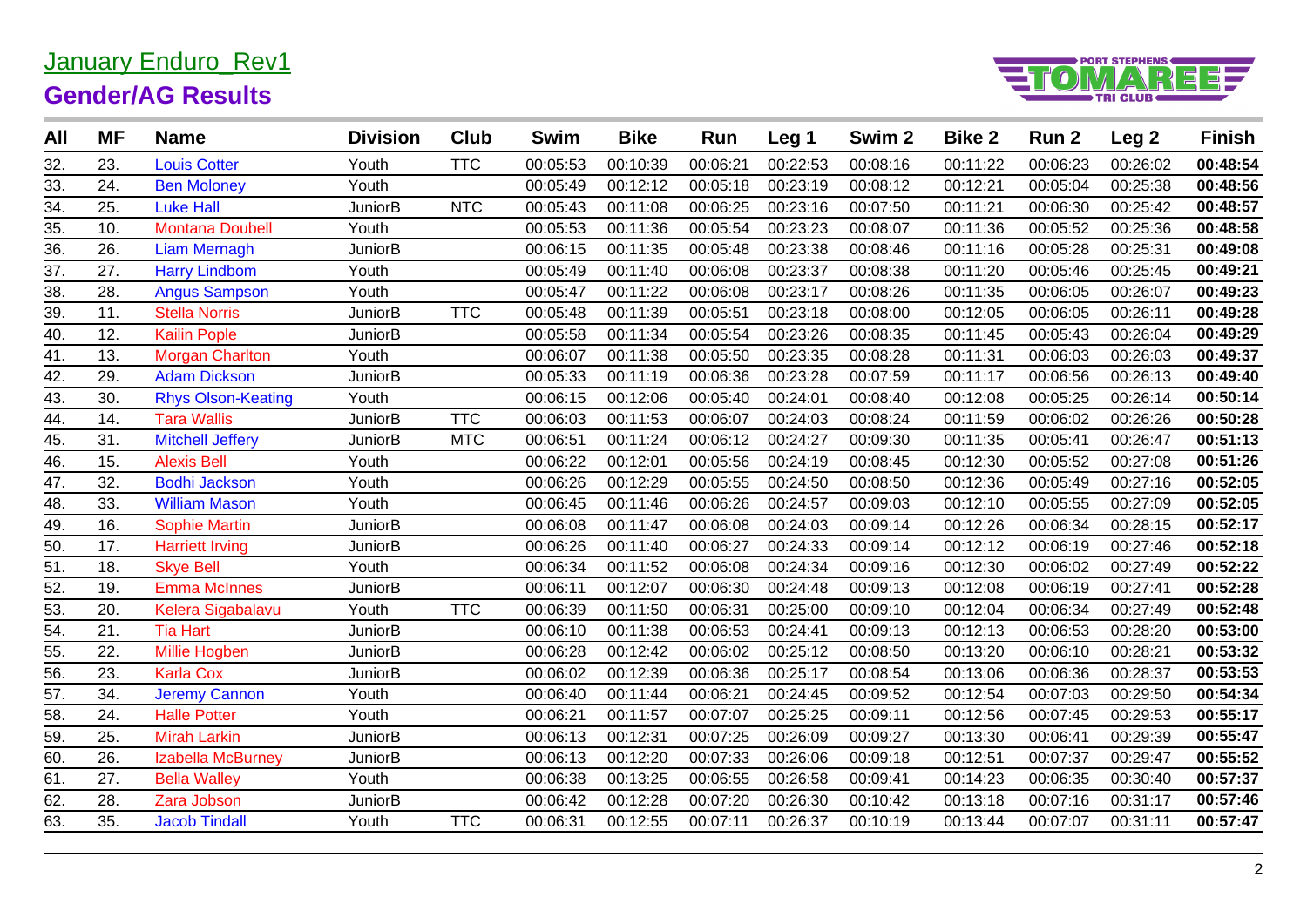## January Enduro\_Rev1



### **Gender/AG Results**

| All               | <b>MF</b> | <b>Name</b>               | <b>Division</b> | <b>Club</b> | <b>Swim</b> | <b>Bike</b> | Run      | Leg 1    | Swim <sub>2</sub> | <b>Bike 2</b> | Run 2    | Leg <sub>2</sub> | <b>Finish</b> |
|-------------------|-----------|---------------------------|-----------------|-------------|-------------|-------------|----------|----------|-------------------|---------------|----------|------------------|---------------|
| 64.               | 29.       | Leila Dickson             | <b>JuniorB</b>  |             | 00:06:17    | 00:13:15    | 00:07:56 | 00:27:28 | 00:09:12          | 00:13:54      | 00:07:26 | 00:30:33         | 00:58:00      |
| 65.               | 30.       | <b>Liliane Roth</b>       | <b>JuniorB</b>  |             | 00:06:44    | 00:13:49    | 00:07:42 | 00:28:15 | 00:09:45          | 00:12:47      | 00:07:22 | 00:29:55         | 00:58:09      |
| 66.               | 31.       | <b>Chloe Cook</b>         | <b>JuniorB</b>  | <b>MTC</b>  | 00:06:53    | 00:13:49    | 00:06:54 | 00:27:36 | 00:10:03          | 00:14:46      | 00:06:57 | 00:31:47         | 00:59:22      |
| 67.               | 36.       | <b>Harry Fraser</b>       | Youth           |             | 00:07:09    | 00:12:55    | 00:07:48 | 00:27:52 | 00:10:47          | 00:13:20      | 00:08:41 | 00:32:49         | 01:00:40      |
| 68.               | 37.       | <b>Joshua Lee</b>         | Youth           | <b>MTC</b>  | 00:07:01    | 00:15:22    | 00:07:47 | 00:30:10 | 00:10:22          | 00:14:49      | 00:07:00 | 00:32:12         | 01:02:21      |
|                   |           | <b>Long Course Enduro</b> |                 |             |             |             |          |          |                   |               |          |                  |               |
| 1.                | 1.        | <b>Sebastian Hoppe</b>    |                 | <b>TTC</b>  | 00:05:24    | 00:18:43    | 00:11:13 | 00:35:20 | 00:07:33          | 00:19:29      | 00:11:15 | 00:38:18         | 01:13:37      |
| 2.                | 2.        | <b>Ben Bell</b>           |                 |             | 00:05:52    | 00:21:42    | 00:09:55 | 00:37:29 | 00:07:57          | 00:18:58      | 00:09:53 | 00:36:49         | 01:14:17      |
| 3.                | 3.        | <b>Tim Robinson</b>       |                 |             | 00:06:13    | 00:19:37    | 00:11:42 | 00:37:32 | 00:08:53          | 00:19:29      | 00:11:50 | 00:40:13         | 01:17:44      |
| $\overline{4}$ .  | 4.        | <b>Richard Roxin</b>      |                 |             | 00:06:21    | 00:19:26    | 00:11:59 | 00:37:46 | 00:08:41          | 00:19:37      | 00:11:54 | 00:40:13         | 01:17:58      |
|                   | 5.        | <b>Adam Stanley</b>       |                 | <b>TTC</b>  | 00:05:59    | 00:20:26    | 00:11:54 | 00:38:19 | 00:08:03          | 00:20:37      | 00:12:10 | 00:40:51         | 01:19:09      |
| $rac{5}{6}$       | 6.        | <b>Darren Potter</b>      |                 |             | 00:06:26    | 00:21:24    | 00:11:11 | 00:39:01 | 00:08:44          | 00:20:55      | 00:10:46 | 00:40:26         | 01:19:26      |
| $\overline{7}$ .  | 7.        | <b>Mark Arbib</b>         |                 |             | 00:07:06    | 00:19:42    | 00:11:26 | 00:38:14 | 00:10:06          | 00:20:16      | 00:11:19 | 00:41:42         | 01:19:55      |
| 8.                | 8.        | <b>Stuart Ramsay</b>      |                 |             | 00:06:15    | 00:20:01    | 00:12:14 | 00:38:30 | 00:08:53          | 00:21:00      | 00:12:11 | 00:42:05         | 01:20:34      |
| 9.                | 9.        | <b>Sam Dodds</b>          |                 |             | 00:06:49    | 00:20:58    | 00:11:50 | 00:39:37 | 00:09:06          | 00:20:52      | 00:11:30 | 00:41:29         | 01:21:05      |
| 10.               | 1.        | <b>Nicole Ward</b>        |                 |             | 00:06:19    | 00:20:38    | 00:12:27 | 00:39:24 | 00:08:37          | 00:21:15      | 00:12:22 | 00:42:15         | 01:21:38      |
| 11.               | 2.        | <b>Courtney Wevers</b>    |                 | <b>TTC</b>  | 00:06:21    | 00:20:30    | 00:12:19 | 00:39:10 | 00:09:01          | 00:22:02      | 00:12:15 | 00:43:19         | 01:22:28      |
| 12.               | 3.        | <b>Jessica Purbrick</b>   |                 |             | 00:06:24    | 00:21:34    | 00:11:42 | 00:39:40 | 00:09:31          | 00:22:27      | 00:11:47 | 00:43:46         | 01:23:25      |
| 13.               | 10.       | <b>Mark Hall</b>          |                 |             | 00:06:46    | 00:20:27    | 00:12:56 | 00:40:09 | 00:10:00          | 00:21:01      | 00:12:54 | 00:43:56         | 01:24:04      |
| $\overline{14}$ . | 11.       | <b>Chad Hughes</b>        |                 |             | 00:06:42    | 00:20:32    | 00:14:13 | 00:41:27 | 00:10:05          | 00:21:45      | 00:13:39 | 00:45:30         | 01:26:56      |
| 15.               | 12.       | Pete Hodgson              |                 |             | 00:06:23    | 00:21:27    | 00:15:37 | 00:43:27 | 00:09:32          | 00:22:31      | 00:14:21 | 00:46:25         | 01:29:51      |
| 16.               | 13.       | <b>Colin Reyburn</b>      |                 |             | 00:06:34    | 00:22:47    | 00:13:03 | 00:42:24 | 00:09:38          | 00:24:25      | 00:13:46 | 00:47:50         | 01:30:13      |
| 17.               | 14.       | <b>Michael Wakeman</b>    |                 |             | 00:07:40    | 00:23:54    | 00:13:55 | 00:45:29 | 00:10:46          | 00:23:45      | 00:12:35 | 00:47:07         | 01:32:35      |
| 18.               | 15.       | <b>Ian Baker</b>          |                 |             | 00:08:07    | 00:24:22    | 00:11:57 | 00:44:26 | 00:12:07          | 00:25:03      | 00:12:04 | 00:49:15         | 01:33:40      |
| 19.               | 16.       | <b>Matthew Webb</b>       |                 | <b>TTC</b>  | 00:09:21    | 00:22:48    | 00:12:59 | 00:45:08 | 00:15:32          | 00:22:44      | 00:12:23 | 00:50:40         | 01:35:47      |
| 20.               | 17.       | <b>Chris Jeffery</b>      |                 |             | 00:09:24    | 00:22:46    | 00:14:13 | 00:46:23 | 00:12:34          | 00:23:48      | 00:13:50 | 00:50:13         | 01:36:35      |
| $\overline{21}$ . | 4.        | Laura Hoppe               |                 | <b>TTC</b>  | 00:07:34    | 00:23:33    | 00:15:20 | 00:46:27 | 00:11:06          | 00:24:17      | 00:15:11 | 00:50:35         | 01:37:01      |
| 22.               | 18.       | <b>Dennis Parker</b>      |                 |             | 00:09:03    | 00:22:36    | 00:15:32 | 00:47:11 | 00:11:56          | 00:23:52      | 00:16:30 | 00:52:19         | 01:39:29      |
| 23.               | 19.       | <b>Brett Hyland</b>       |                 | <b>MTC</b>  | 00:08:54    | 00:24:38    | 00:14:52 | 00:48:24 | 00:12:11          | 00:24:29      | 00:15:04 | 00:51:45         | 01:40:08      |
| $\overline{24}$ . | 5.        | Eva Koslowski Gallagher   |                 |             | 00:08:39    | 00:25:35    | 00:15:22 | 00:49:36 | 00:11:34          | 00:25:00      | 00:14:28 | 00:51:03         | 01:40:38      |
| 25.               | 6.        | <b>Angela Apps</b>        |                 |             | 00:08:25    | 00:24:03    | 00:16:22 | 00:48:50 | 00:12:05          | 00:24:54      | 00:15:36 | 00:52:36         | 01:41:25      |
| $\overline{26}$   | 7.        | <b>Ara-Jane Reading</b>   |                 |             | 00:08:19    | 00:25:02    | 00:16:54 | 00:50:15 | 00:11:35          | 00:25:21      | 00:16:01 | 00:52:58         | 01:43:12      |
|                   |           |                           |                 |             |             |             |          |          |                   |               |          |                  |               |